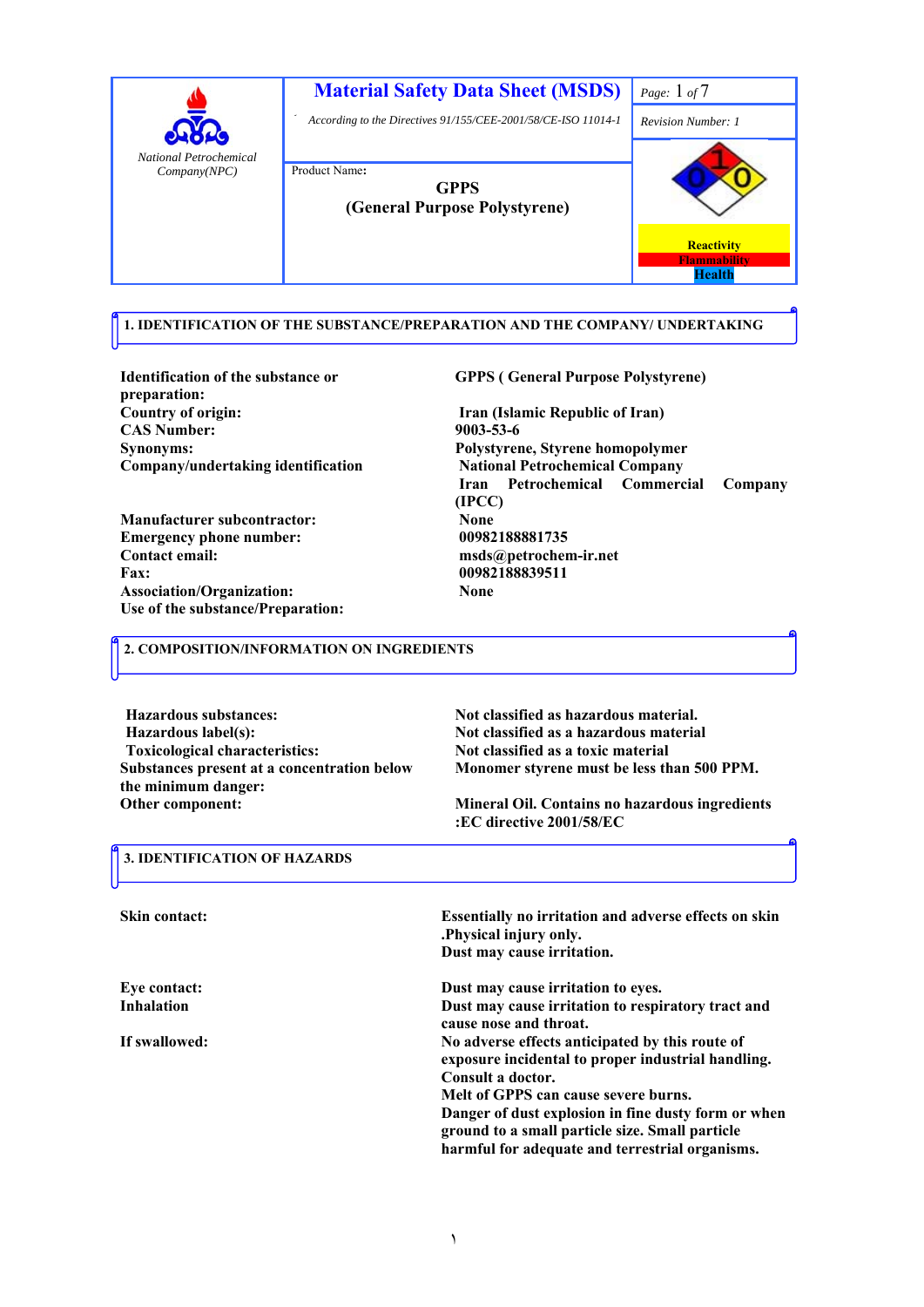

| 4. FIRST AID MEASURES |  |
|-----------------------|--|
|                       |  |

| As a general rule, in case of doubt or if symptoms persist, always call a doctor |                                                         |
|----------------------------------------------------------------------------------|---------------------------------------------------------|
| NEVER induce swallowing in an unconscious person.                                |                                                         |
| In case of exposure by inhalation:                                               | Remove from exposure immediately to fresh               |
|                                                                                  | air.                                                    |
|                                                                                  | Performing artificial respiration.                      |
|                                                                                  | If any effects occur consult a doctor.                  |
| In case of splashes or contact with                                              | Flash with plenty of water. Remove eye lenses           |
| eyes:                                                                            | and continue flashing. If any effects occur             |
|                                                                                  | consult a doctor                                        |
| In case of swallowing:                                                           | Do not induce vomiting If any effects occur             |
| Note of physician:                                                               | consult a doctor .Provided the patient is               |
|                                                                                  | conscious. Wash out mouth with water and give           |
|                                                                                  | 200-300 ml of water to drink.                           |
| <b>Skin contact</b>                                                              | <b>Essentially no irritation and adverse effects on</b> |
|                                                                                  | skin .Prolonged contact can lead to skin                |
|                                                                                  | irritations. Physical injury only.                      |
|                                                                                  | Molten product can cause thermal burns. Do              |
|                                                                                  | not try to peel molten polymer from the skin.           |
|                                                                                  | Cool rapidly with water.                                |
| <b>Other information</b>                                                         | An eye wash fountain $\cdot$ safety shower and          |
|                                                                                  | general washing facility must be available to           |
|                                                                                  | work area                                               |
|                                                                                  |                                                         |

#### **5. FIRE FIGHTING MEASURS**

 **Product is not classified as flammable, but it will burn with flame and at high temperature. Dense smoke is produced when product burns. Flammable class: Suitable extinguishing media: Water spray, Dry chemical powder, Carbon dioxide, Fog or foam. Sand or soil may be used for small fires only. Special exposure hazards arising from the substance or preparation itself, combustion products, resulting gases: Dense smoke is produced when product burns. The smoke may contain many toxic /irritating compounds such as carbon mono oxide،carbon dioxide and styrene. Evacuate the people and isolate the fire area .Don't entire without any necessity. Wear positive – pressure self-contained breathing apparatus (SCBA) and fire fighting clothing (helmet، pants ،boots ، gloves Special protective equipment for fire fighting : Other information: Handling may produce flammable explosive dusts ventilate the area and clean accumulate** 

**dusts.**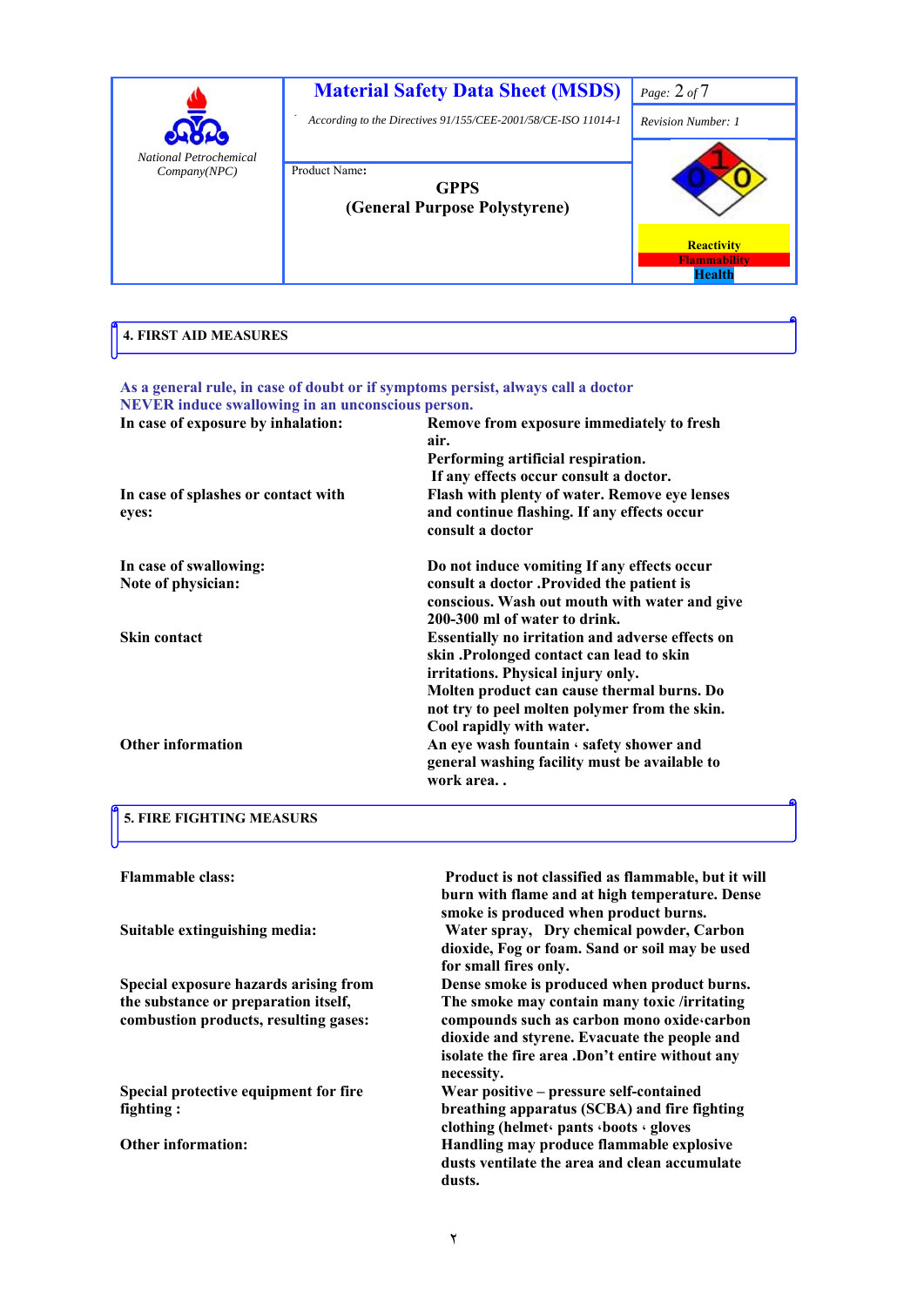

**materials.** 

**In case of large fire doesn't use directly jet water.** 

 **Water may cause extensive scattering of molten material. Cool containers by spraying with water.** 

**slipping hazards. After cleaning it can be used.** 

**Vacuum equipment can be used for large spilt** 

**supplies. Clean up them to prevent contamination.** 

#### **6. ACCIDENTAL RELEASE MEASURES**

**Personal precautions: Collect spilled material and protect people from** 

**Environmental precautions:** Keep out of water ditches<sub>**s**</sub> sewers and water

**Methods for cleaning up and disposal: Sweep up small spillage** 

**Other information: Contaminated area must be isolated.** 

**The regulations relating** 

**where the product is handled** 

 **7. HANDLING AND STORAGE**

**to storage premises apply to workshop** 

**Handling may produce flammable explosive dusts ventilate the area and clean accumulate dusts. Use non-sparking hand tools and explosion proof electrical equipment.** 

**Handling: Housekeeping conditions and controlling dusts should consider for safe handling. Avoid flame, sparks and statistic. Storage: Store in a dry place and suitable temperature (ambient temperature). Keep container tightly closed .Keep away from heat, ignition sources and direct sunlight.** 

#### **8. EXPOSURE CONTROLS/PERSONAL PROTECTION**

| <b>Exposure limit values:</b>  | Wear suitable protective clothing, shoes and<br>other equipment.<br>No occupational exposure limit assigned.<br>Dust: LTEL (4 at 8 hour TWA mg/m3) |
|--------------------------------|----------------------------------------------------------------------------------------------------------------------------------------------------|
| <b>Exposure controls:</b>      | -                                                                                                                                                  |
| Personal protective equipment: | In dusty workplace use an approved mask or<br>dust respirator                                                                                      |
| Eye protection:                | Safety goggles.                                                                                                                                    |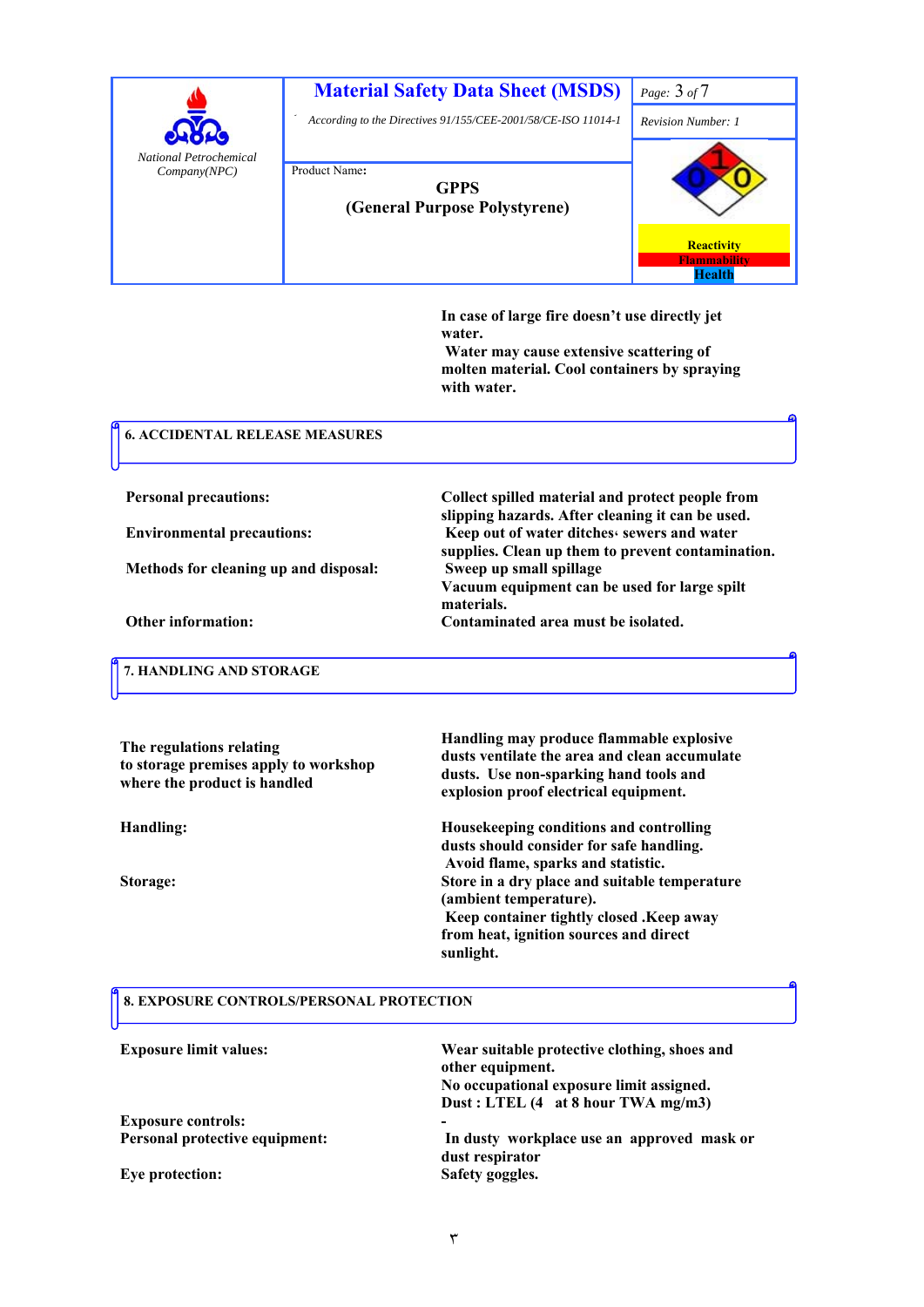

**Respiratory protection:** 

**Skin and body protection:** 

**Health measures:** 

**Environmental exposure controls:** 

**Use approved dust mask or organic vapor respirator if exposure to levels above the occupational exposure limit is likely. Hand protection: Wear gloves protect physical injury (PVC). Wear approved clothing for working and handling. Local exhaust ventilations may be necessary for some operations. Not assigned. Styrene monomer: OSHA - TWA 100 PPM :CLV 200 PPM : Max. conc. 600ppm :ACGIH TWA 20PPM: STEL 40** 

#### **9. PHYSICAL AND CHEMICAL PROPERTIES**

**General information: Solid pellets Appearance (at 20°C): Granules Colour: Off-white Odour:** Odourless **Softening point (°C): 85 - 105 Melting point (°C):**  Flash point  $(^{\circ}C)$ :  $> 350$ **Flammability:** 

**Auto-ignition temperature: 490 C Explosive properties:** Not applicable<br> **Oxidising properties:** Not applicable<br>
Not applicable Oxidising properties:<br>
Vapour pressure (at 20<sup>o</sup>C):<br>
Not applicable<br>
Not applicable **Vapour pressure (at 20°C): Density (at 20°C): 1.02-1.05g/cm3 Solubility (at 20°C):** 

**Molecular Weight :**  Viscosity (40°C): Not applicable **Evaporation rate:** Not applicable  **Molecular Formula** 

PH (at 20<sup>o</sup>C): Not applicable ( nearly 7 )

**Combustible UEL: Not applicable LEL: Not applicable** 

**insolubility: water** 

**solubility: Aromatic Solvents ، Chlorinated Hydrocarbons usual organic solvents** 

**Other information: STYRENE MONOMER RESIDUAL : MAX=500 PPM**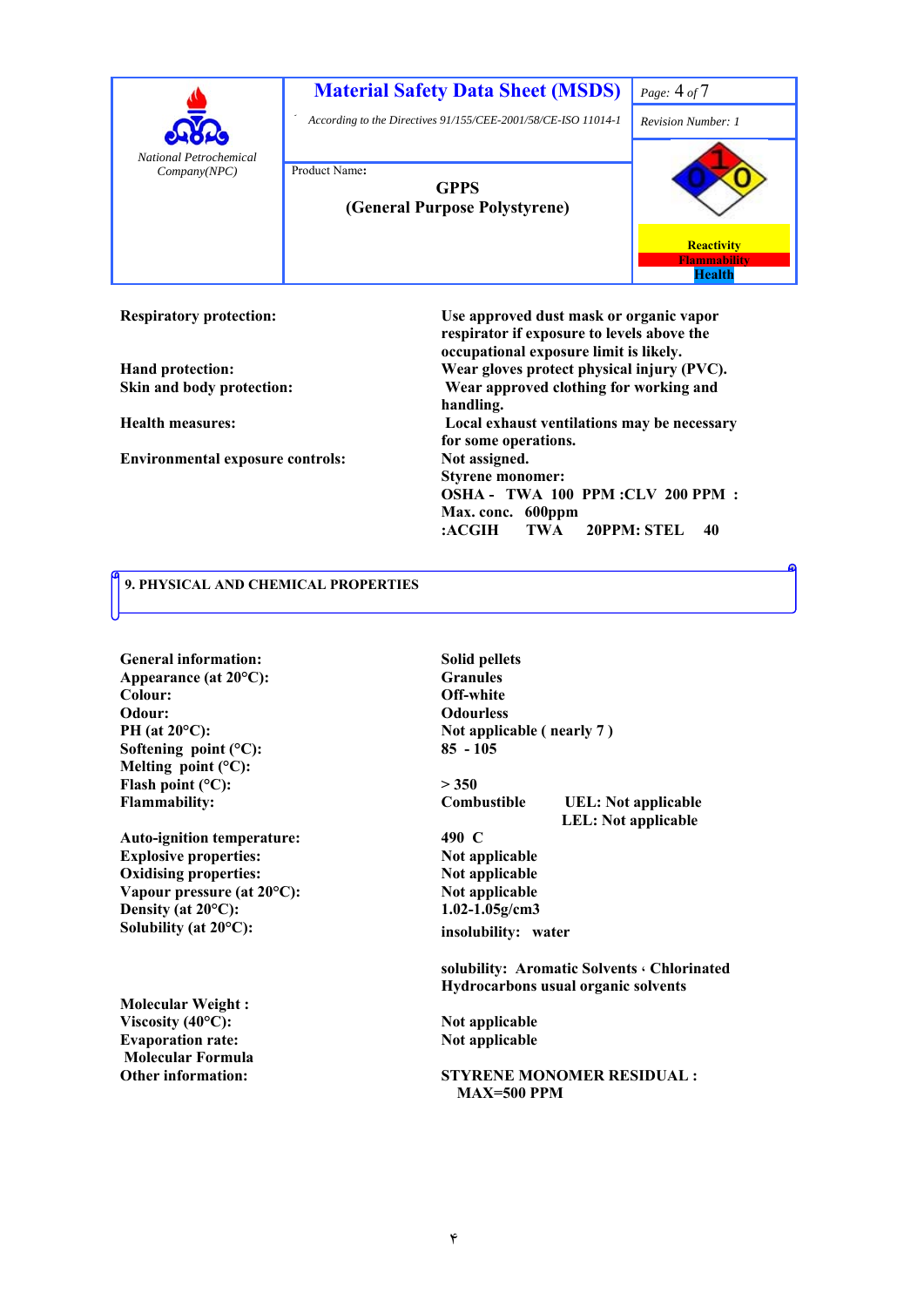

**Hazardous polymerization Will not occur** 

**Stability:** Stable under normal condition. **Conditions to avoid: Heat, flames, sparks statistics and other sources of ignition. Avoid contact with incompatible materials. Material to avoid: strong oxidizing materials، aromatic solvents ، chlorinated hydrocarbons Hazardous decomposition products: Thermal decomposition products: styrene monomer, carbon monoxides، aldehydes, cyclic low molecular oligomers.** 

## **11. TOXICOLOGICAL INFORMATION**

**Acute toxicity:** 

**Sensibilization: No relevant information found Human experience: No relevant information found Other information:** Carcinogen status: -

**- LD50, oral, rat (mg.kg-1): Not available** 

**- LD50, oral, mouse (mg.kg-1): Not available** 

**- LD50, dermal (mg.kg-1): Not available Sub chronic – chronic toxicity: No relevant information found Carcinogenicity: No relevant information found Reproductive effects:** No relevant information found **No** 

#### **12. ECOLOGICAL INFORMATION**

 **Not expected to be acutely toxic. But it is harmful if ingested by animals and aquatic life. Ecotoxicity: Because of high molecular weight and hard decomposition will remain in the soil and sink in the water .accumulation and sedimentation will occur. Bio accumulative potential: Mobility: Sun light may cause surface degradation .It is expected to be inert in the environment and not to biodegradate. Persistence and degradability: Other adverse effects:** 

 **13. DISPOSAL CONSIDERATIONS**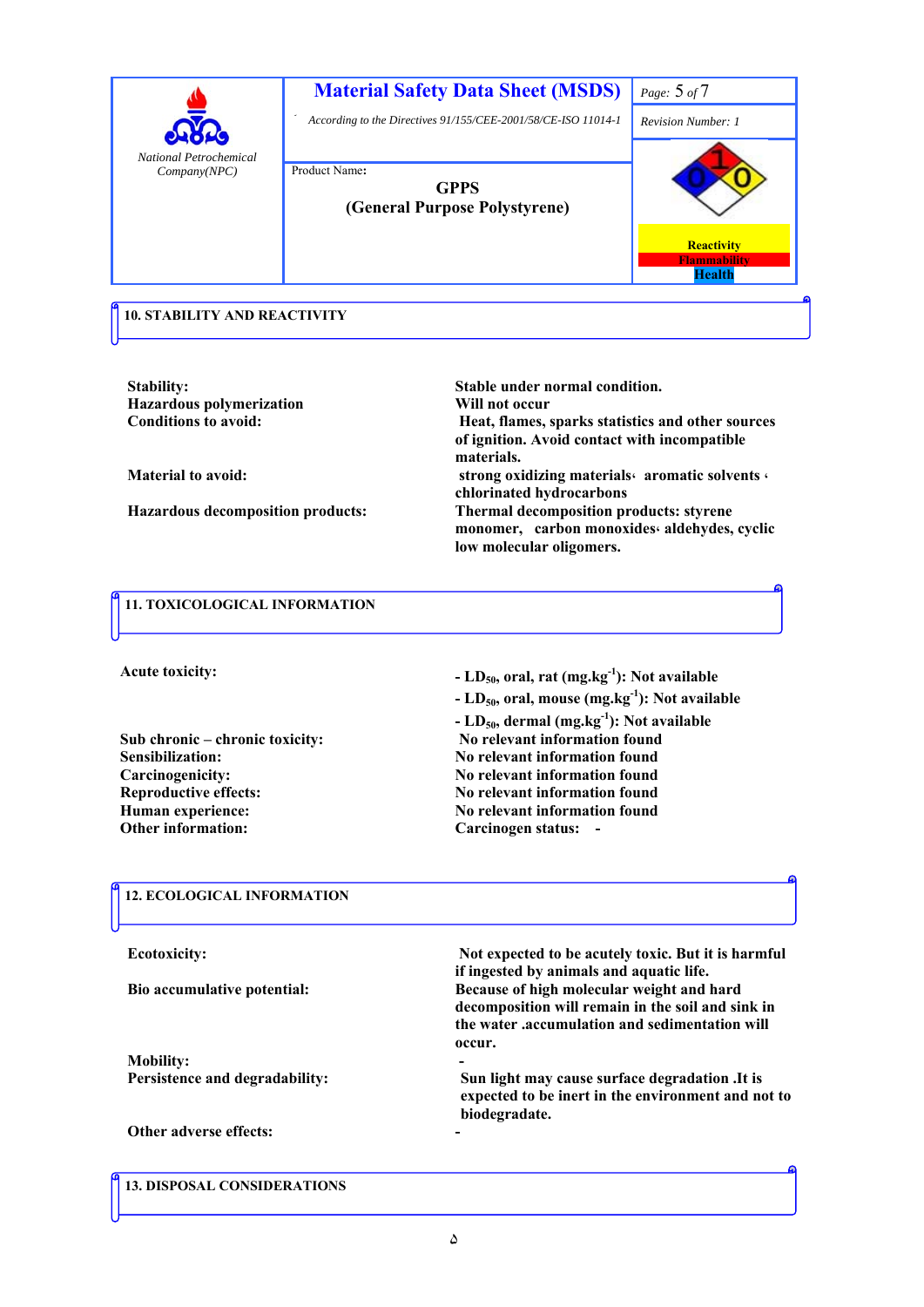

**Disposal of product:** 

**Disposal must be done as territory and /or local government regulations. It can be recycled /reclaimed or burned in an incinerator Waste management information will help to receive the best results. Disposal of packaging: It can be recycled /reclaimed or burned in an incinerator .Waste management information will help to receive the best results.** 

# **14. TRANSPORT INFORMATION**

**diam defining the contract of the contract of the contract of the contract of the contract of the contract of the contract of the contract of the contract of the contract of the contract of the contract of the contract** 

Land transport: NO classification assigned ADR/RID: NO classification assigned.<br>
Packaging group: NO classification assigned.

Air transport: NO classification assigned.

Maritime transport: NO classification assigned.

**NO classification assigned.** 

**This product is not classified as a** 

 **15. REGULATORY INFORMATION**

Hazardous label(s): No regularity known. **Safety phrases:** 

**This product is not classified as a dangerous good. It can burn. Risk phrases: This product is not classified as a dangerous good. It can burn** 

 **16. OTHER INFORMATION**

**STYRENE MONOMER RESIDUAL MAX=500 PPM** 

#### **The contents and format of this MSDS are in accordance with EEC Commission Directive 2001/58/EC**

*Disclaimer of liability:* 

*The information in this MSDS was obtained from different sources, which National Petrochemical Company (NPC) and Iran Petrochemical Commercial Company (IPCC) believe, are reliable. However, the*